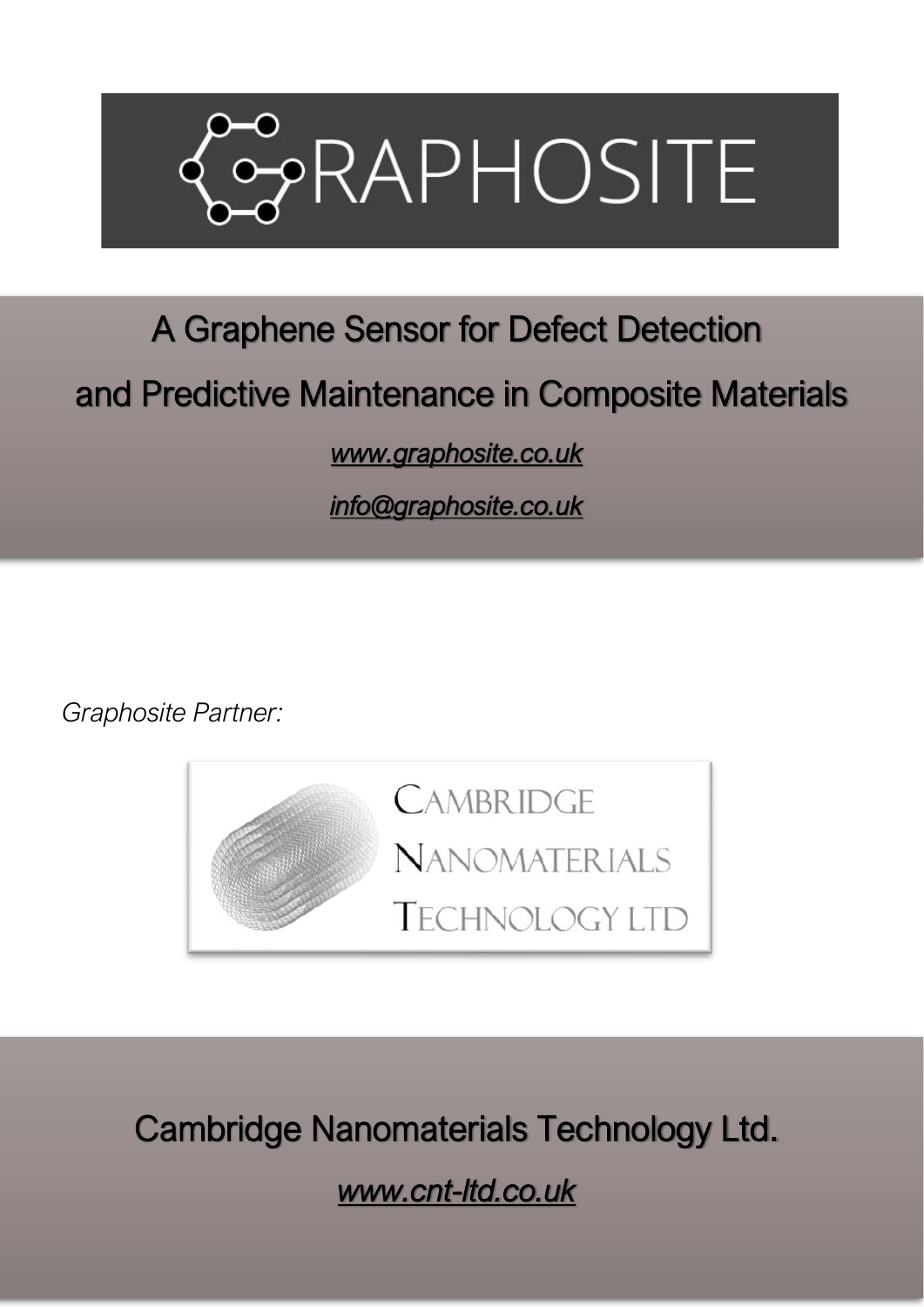#### Who we are

Cambridge Nanomaterials Technology Ltd (CNT Ltd) is an innovation management and nanotechnology consulting company based in Cambridge, UK. The CNT Ltd helps companies, academic and government institutions to develop world-class innovative solutions for nanomaterials related R&D and IPR strategy, partnership, products, technologies, funding and markets. CNT Ltd is specialised in carbon nanomaterials R&D consulting and collaborative R&D project management, including exploitation and dissemination management, consortium and supply chain building. CNT has done a number of patent landscaping and market research analysis studies regarding production and use of various nanomaterials helping to link inventors and technology developers with end-users and investors.

The CNT Ltd is a leader of two private consortiums: Nano Carbon Enhanced Materials (NCEM) and the Advanced Materials for Additive Manufacturing (AMAM) with members coming from leading multinational companies and research institutions. Through both private consortiums NCEM and AMAM, as well as private and public contracts, CNT Ltd has established strong relations to the aerospace, automotive, construction, electronics, materials development, biomedical and chemical industry.

In March 2019 CNT Ltd opened a sister company CNT INNOVATION based in Brussels, Belgium, with the aim to support and complement their work, especially in European related activities.

Project **Dissemination** Events

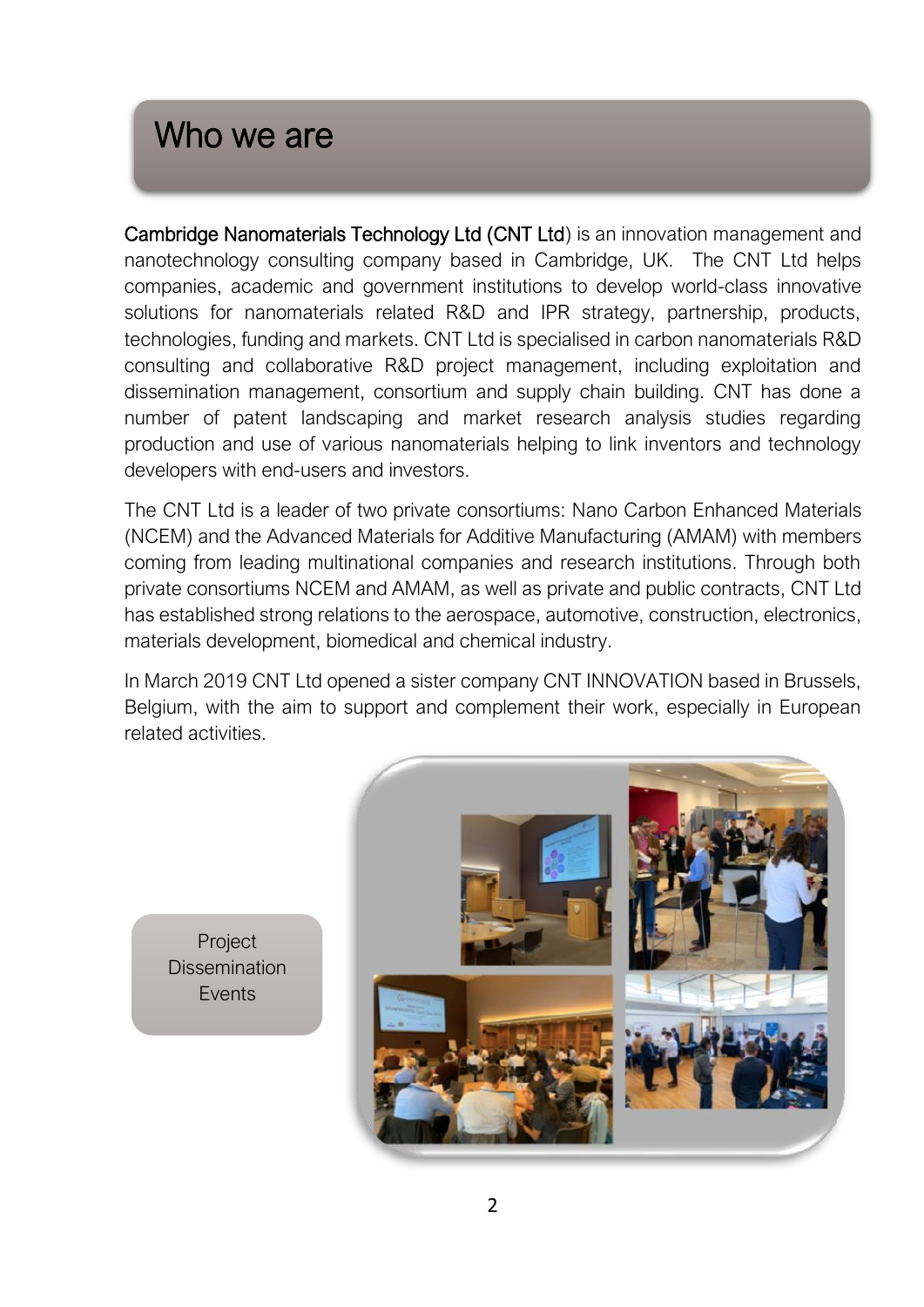# Our Product and Services

- $\triangleright$  Consulting and an expert advice related to nanomaterials regarding their production, composites, applications, key players, funding and market. Experts with more than 20 years of experience in commercialisation of carbon nanomaterials (graphene, carbon nanotubes, carbon nanofibres, etc.).
- ➢ Innovation management and technology transfer support related to R&D of novel nanomaterials & composites.
- ➢ Advice and support related to development of Intellectual Property (IP) Strategy – patent landscaping reports, due diligence, invention and protection.
- ➢ Market Research and Strategy market research reports. consulting and advice about innovation, new product strategy and development, proof-ofconcept, market and funding
- ➢ Management in collaborative R&D projects, such as EU Horizon 2020 projects: n-TRACK (www.n-track.eu); Oyster (www.oyster-project.eu); M3DLoC



(www.m3dloc.eu); Genesis (www.genesis-h2020.eu); Repair3D



(www.repair3d.eu) and APOLO (https://project-

apolo.eu/), as well as Innovate UK projects:

UltraMAT (www.ultramat.co.uk) and GRAPHOSITE (www.graphosite.co.uk). Consortium set-up, grant proposal writing support; exploitation and dissemination management; liaising with EU officials.

➢ Organisation of nanomaterials and nanotechnology application related conferences, workshops and customised training, seminars and support multinational companies and research institutions.